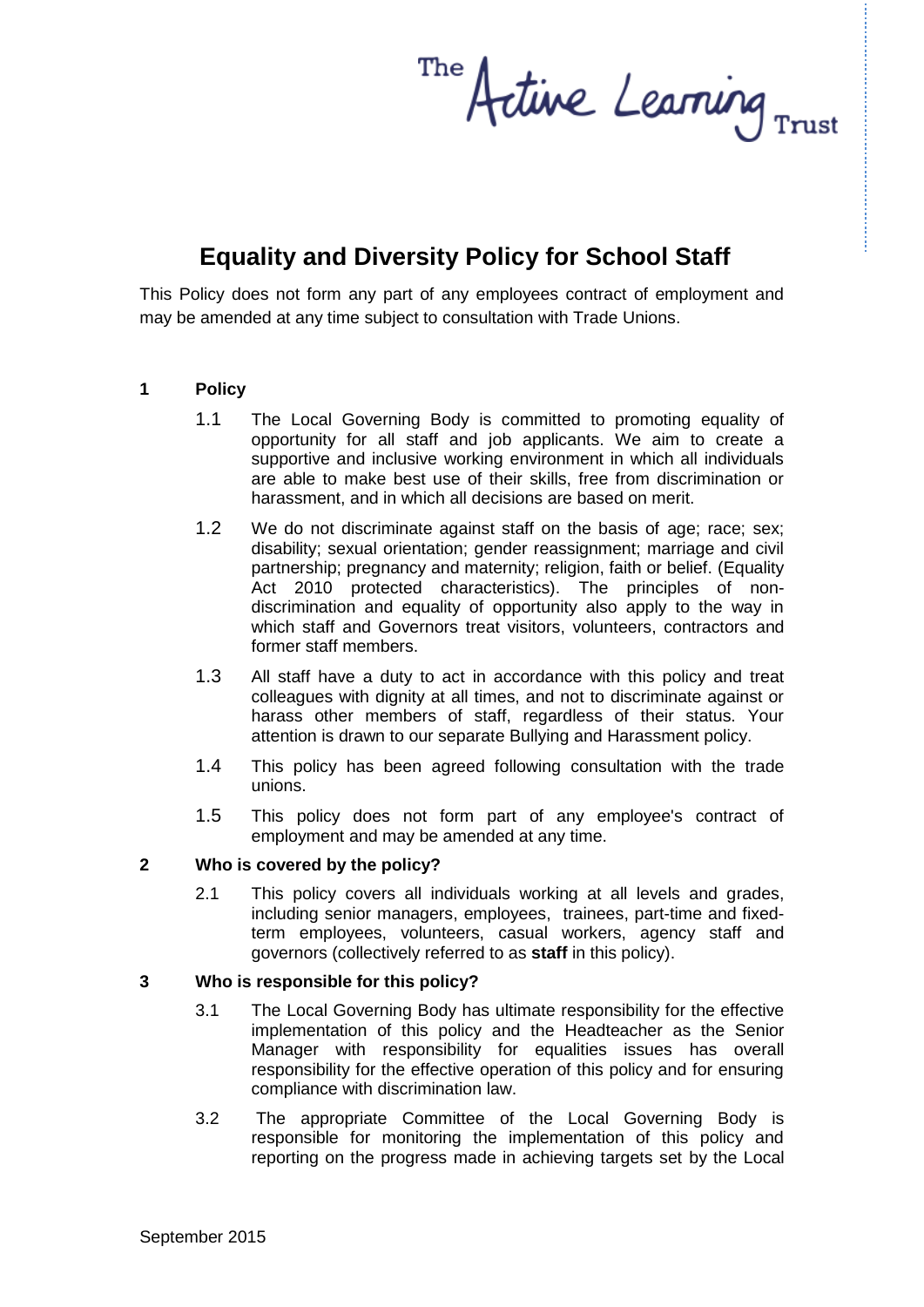Governing Body. Day-to-day operational responsibility has been delegated to The Headteacher.

- 3.3 The Trust will review this policy at appropriate intervals All managers must set an appropriate standard of behaviour, lead by example and ensure that those they manage adhere to the policy and promote our aims and objectives with regard to equal opportunities. Managers will be given appropriate training on equal opportunities awareness and equal opportunities recruitment and selection best practice. The Headteacher has overall responsibility for equal opportunities training. All members of staff are personally responsible for ensuring that they adhere to the policy and promote our aims and objectives with regard to equal opportunities. In certain circumstances the Local Governing Body could be held to be vicariously liable for actions of their staff. Staff should be aware that they may be personally liable if they are found to have discriminated against another person whilst in school or on school-related business.
- 3.4 If you are involved in management or recruitment, or if you have any questions about the content or application of this policy, you should contact the Headteacher.

#### **4. Scope and purpose of the policy**

- 4.1 This policy applies to all aspects of our relationship with staff and to relations between staff members at all levels. This includes job advertisements, recruitment and selection, training and development, opportunities for promotion, conditions of service, pay and benefits, conduct at work, disciplinary and grievance procedures, and termination of employment.
- 4.2 We will take appropriate steps to accommodate the requirements of different religions, cultures, and domestic responsibilities. Please see the following for specific information on our approach to these issues:

Flexible Working Policy

Recruitment & Selection Policy

Discretionary Leave of Absence Policy

#### **5. Forms of discrimination**

- 5.1 Discrimination by or against an employee is generally prohibited unless there is a specific legal exemption. Discrimination may be direct or indirect and it may occur intentionally or unintentionally.
- 5.2 Direct discrimination occurs where someone is treated less favourably because of one or more of the protected characteristics set out above. For example, rejecting an applicant on the grounds of their race because they would not "fit in" would be direct discrimination.
- 5.3 Indirect discrimination is where there is a provision, criterion or practice that applies to everyone but adversely affects people with a particular protected characteristic more than others, and is not justified. For example, a requirement to work full time adversely affects women because they generally have greater childcare commitments than men. Such a requirement will be discriminatory unless it is objectively justified.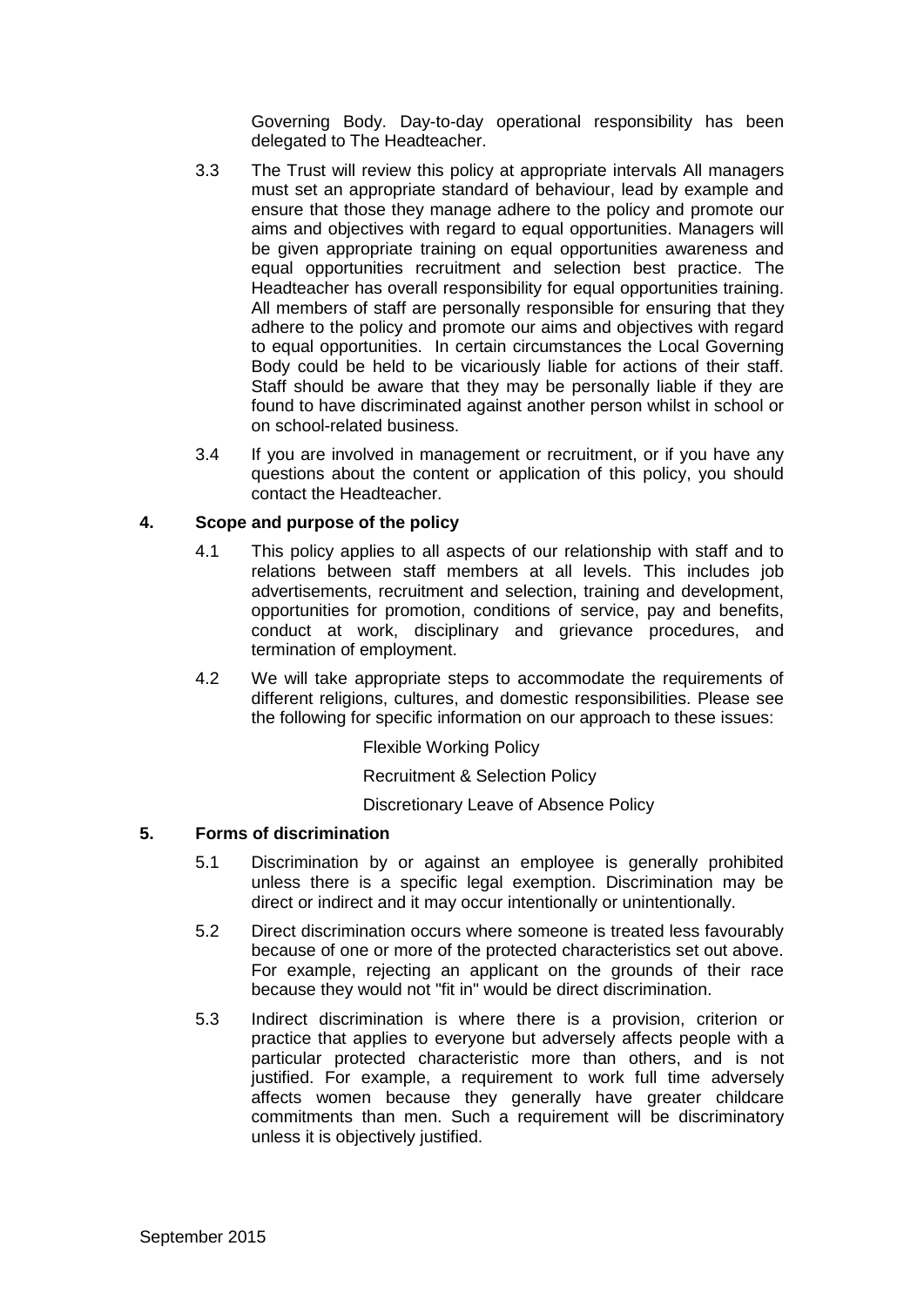- 5.4 Harassment related to any of the protected characteristics is prohibited. Harassment is unwanted conduct that has the purpose or effect of violating someone's dignity, or creating an intimidating, hostile, degrading, humiliating or offensive environment for them. Harassment is dealt with further in our Bullying & Harassment Policy.
- 5.5 Victimisation is also prohibited. This is less favourable treatment of someone who has complained or given information about discrimination or harassment, or supported someone else's complaint
- 5.6 Disability discrimination; this includes direct and indirect discrimination, any unjustified less favourable treatment because of the effects of a disability, and failure to make reasonable adjustments to alleviate disadvantages caused by a disability.
- 5.7 The school will carefully consider whether differences of treatment can be wholly attributed to genuine occupational requirements of the particular role and will apply such decisions with care.

#### **6. Staff training and promotion and conditions of service**

- 6.1 Staff training needs will be identified through regular staff appraisals. All staff will be given appropriate access to training to enable them to progress within the organisation and all promotion decisions will be made on the basis of merit. Workforce composition and promotions will be regularly monitored to ensure equality of opportunity at all levels of the organisation. Where appropriate, steps will be taken to identify and remove barriers and to meet the needs of disadvantaged or underrepresented groups.
- 6.2 Our conditions of service, benefits and facilities are reviewed regularly to ensure that they are available to all staff who should have access to them and that there are no unlawful obstacles to accessing them.

### **7. Discipline and Termination of Employment**

- 7.1 We will ensure that disciplinary procedures and penalties are applied without discrimination, whether they result in disciplinary warnings, dismissal or other disciplinary action.
- 7.2 We will ensure that redundancy criteria and procedures are fair and objective and are not directly or indirectly discriminatory.

#### **8. Disability discrimination**

.

- 8.1 If you are disabled or become disabled, we encourage you to tell us about your condition so that we can support you as appropriate.
- 8.2 If you experience difficulties at work because of your disability, or have reason to believe you may experience a difficulty, you should speak to your line manager to discuss any reasonable adjustments that would help overcome or minimise the difficulty. Your line manager may wish to consult with you and your medical adviser(s) about possible adjustments. We will consider the matter carefully and try to accommodate your needs. If we consider a particular adjustment would not be reasonable we will explain our reasons and try to find an alternative solution where possible.